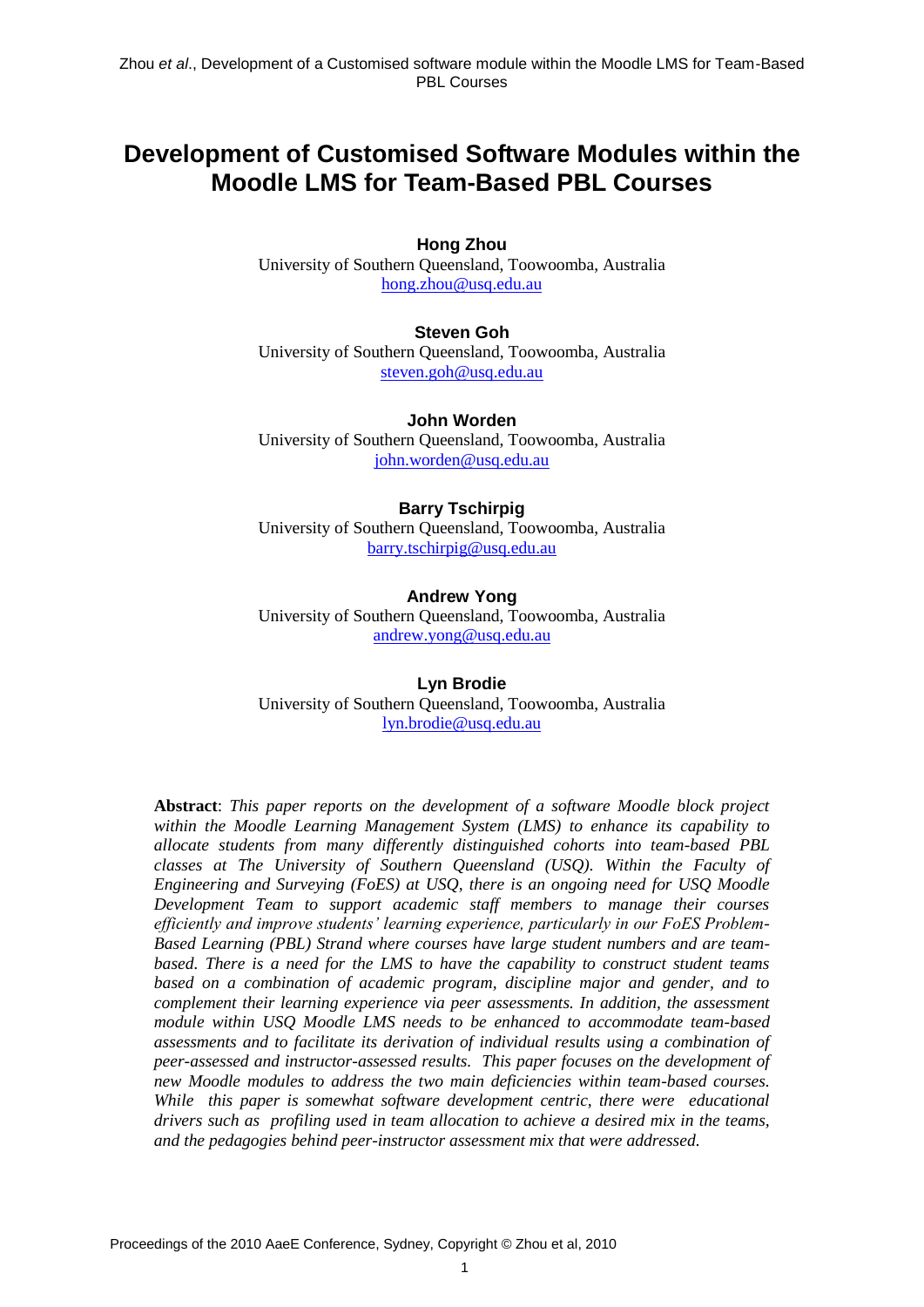# **Introduction**

Moodle has been deployed as the new Learning Management System (LMS) to service USQStudyDesk at The University of Southern Queensland (USQ) since 2008. All courses across the University, regardless of their delivery mode (on-campus, external, or USQOnline), use Moodle as the major learning and teaching platform. It is the declared intention of the USQStudyDesk User Reference Group (URG) to further enhance and expand Moodle (an open source system) as a continuing process; enhancements and expansions was expected to be achieved through the collaboration of the development team and key stakeholders including faculties within the University.

Within the Faculty of Engineering and Surveying (FOES), there is an ongoing need for Moodle to support staff members to manage their courses efficiently and improve students" learning experience, particularly in our Problem-Based Learning (PBL) Strand where courses have large student numbers and are group-based. There is a need to efficiently and effectively construct student groups based on a combination of program, discipline major and gender, and to assess their learning process via peer assessments.

As student numbers in Engineering and Surveying have climbed in response to the resources boom in Australia, class numbers in the Faculty"s problem-solving strand have increased markedly from around two hundred to larger than five hundred students studying in all modes. The task of sorting and assigning this student cohort into teams with representation from all degree programs and majors combined with the need to minimize female harassment stretched out to more than three days. USQ"s Peoplesoft student system could not deliver a report listing students by both program and major. So data for each student had to be manually retrieved, checked for major even when the student on enrolment had not specified their major and then assigned manually to a team of eight students. This slow and tedious task always occurs at the commencement of a semester with students agitating for their positions within a team.

A program that could both sort and assign students to teams using all specified parameters was on a "wish list" for future development by the Moodle support team but they had other higher priority tasks. Faculty final year student projects (software engineering major) offered the potential to address this long standing need and led to the proposal for the development of a Moodle module facility to perform this tedious task. This paper describes a solution to the real need for the capability to construct student groups based on a combination of program, discipline major and gender, and to assess their learning process via peer assessments.

In 2009, we initiated a project to develop a new Moodle module to permit student assignment to groups within group-based courses, thereby satisfying requirements for our PBL and other engineering courses. We understand that other Faculties at USQ have related needs for a group-based facility that the EASE system does not provide, and would welcome our software development. EASE is an independently developed software package designed and developed at the Faculty of Business at USQ which does not include a well developed grouping function. This initial project will be an exemplar for continued development in other Moodle enhancements.

The project team proposes an over-arching structure to host a number of sub-projects whose purpose is to research and develop software and computer engineering applications. Individual projects will be suggested by the project team and the human resources to undertake the project may be drawn from final year students who are interested in software development in the FOES majors for electrical, software and computer system engineering. These students have completed most of our courses and have sufficient software development knowledge and skills to devise new Moodle modules. They also have a rich experience of study with USQStudyDesk and Moodle. These student projects will operate under traditional ENG4111/4112 guidelines within FOES, and be subject to their examiner"s approval.

Individual projects need to work closely with ICT (Division of Information and Communication Technology (ICT)) and DIAS (Division of Academic Information Services) at USQ to develop, test and embed new modules. This collaborative joint development framework will provide a source of programming skills for Moodle module enhancement projects; driven by learning and teaching needs.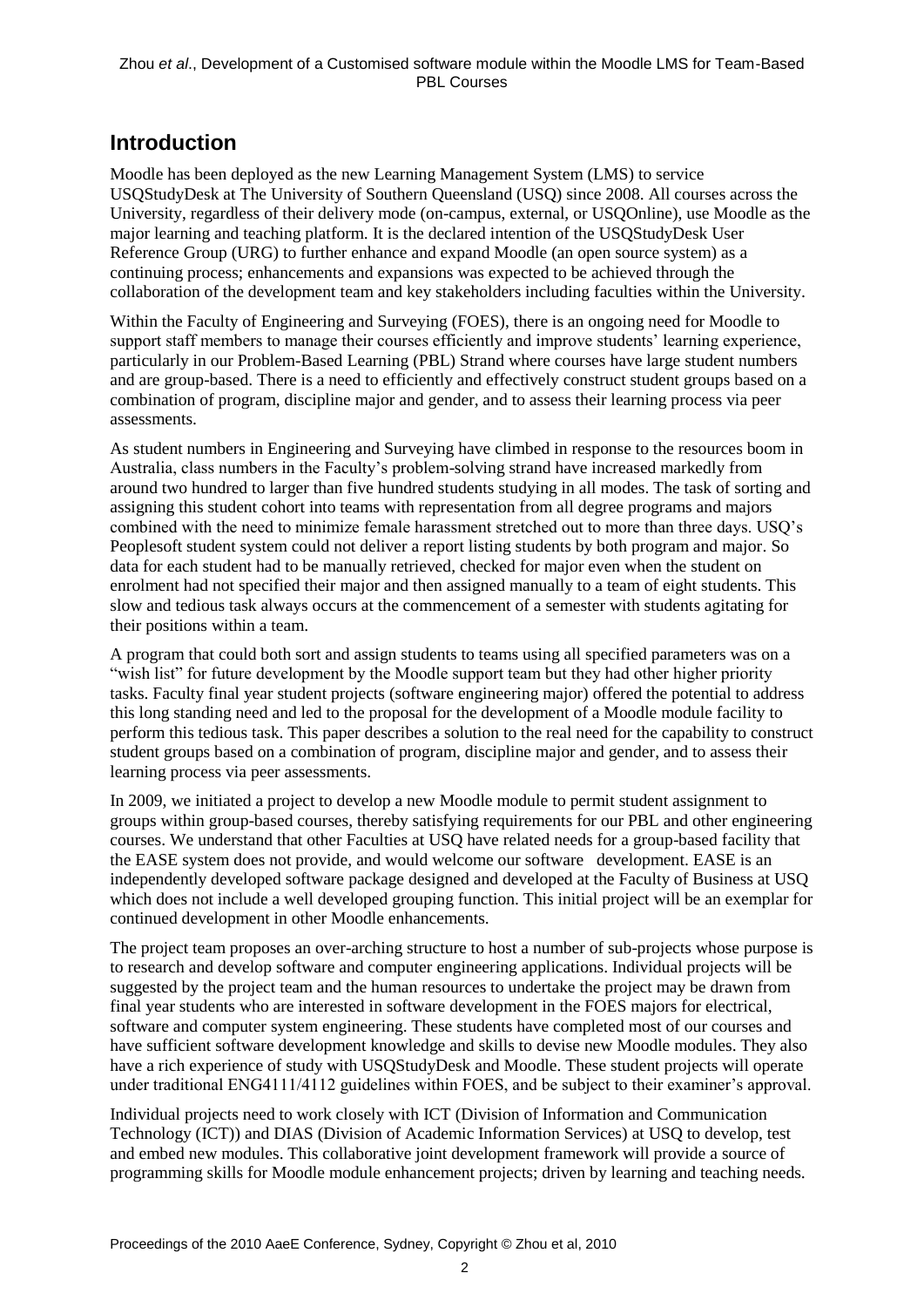The functionalities of new modules will be conceived and based on the requirements of our course examiners; and must be supported and approved by relevant delegates. The project team consisting of three major parties has been working together to bring significant benefits to USQ. The sub-projects provide unique opportunities for FOES students to gain real-world software development experience, and improve their competitiveness in the job market. The new modules developed will reduce staff workloads, improve the work efficiency, and improve students' satisfaction of our courses.

# **Requirements and Specifications**

The new modules have their genesis in supporting students and lecturers in engineering problem based courses. The first module to be developed is the grouping function. In problem-based courses, students need to be allocated into teams intelligently according to a series of criteria. The current Moodle system does not allow such complex team creation criteria, so lecturers would need to organise all the students of a course into teams manually. This is a painful and slow process that could be handled by the Moodle system. The engineering problem based courses are continually growing in enrolments, placing a larger load of the lecturers who are associated with them. The new software module requires to work within Moodle system to handle the grouping process automatically.

## **User Roles and Responsibilities**

### Administrator

The administrator"s role is to setup, maintain and handle any problems that arise with the application inside the engineering problem- based courses. For each course this application will need to be implemented so that the staff and students can access it.

## Faculty/Staff

The examiner's role is to directly interact with the application. He or she can check that the teams are created correctly; make modifications if needed, and respond to student drop/add requests during the semester. While all of the team organising will be done by the program, late changes must still be made manually by the examiner. For the assessment manager, each staff will have access to each of the assessments as well as the sections that they have been delegated to mark. When the staff members are finished marking, their contributions will be collated with the assessment results for other sections of the assessment. This team based result will then be filtered through a peer assessment formula, and automatically produce an individual result.

## **S[t](http://iss-tech.humboldt.edu/trac/wiki/defaulttemplate#Student)udent**

The students" role is to be organised by the application. Each student will be placed in a team by the team organiser, but the student will not see how they were placed. The management of team based assessment is integrated into the existing Moodle framework. Student will be able to access to their team"s assessment with their final individual results in one location.

## **Interactions with Other System**

The application will access and function with a couple of external sources to collect all the data it requires. The application resides within Moodle system that the program will be implemented in. Most of the features will be run out the Moodle system, and is accessed through a conventional Moodle block. It will need to be compatible with Moodle requirements and capabilities. An external source that needs to be incorporated into the block will be the PeopleSoft system. The Moodle system does not maintain central student data which currently resides within the USQ Peoplesoft system. Therefore, criteria for the creation of teams requires extraction from USQ Peoplesoft importation into the Moodle system, and then into the program application block.

The application will have a couple of different ways of accessing the other systems. Firstly the program will be implemented as an embedded module in Moodle. This is one of the advantages of working with Moodle, as the modularity allows designers to add in additional functions without affecting the core code. The team organiser will be using Moodle API"s to access key information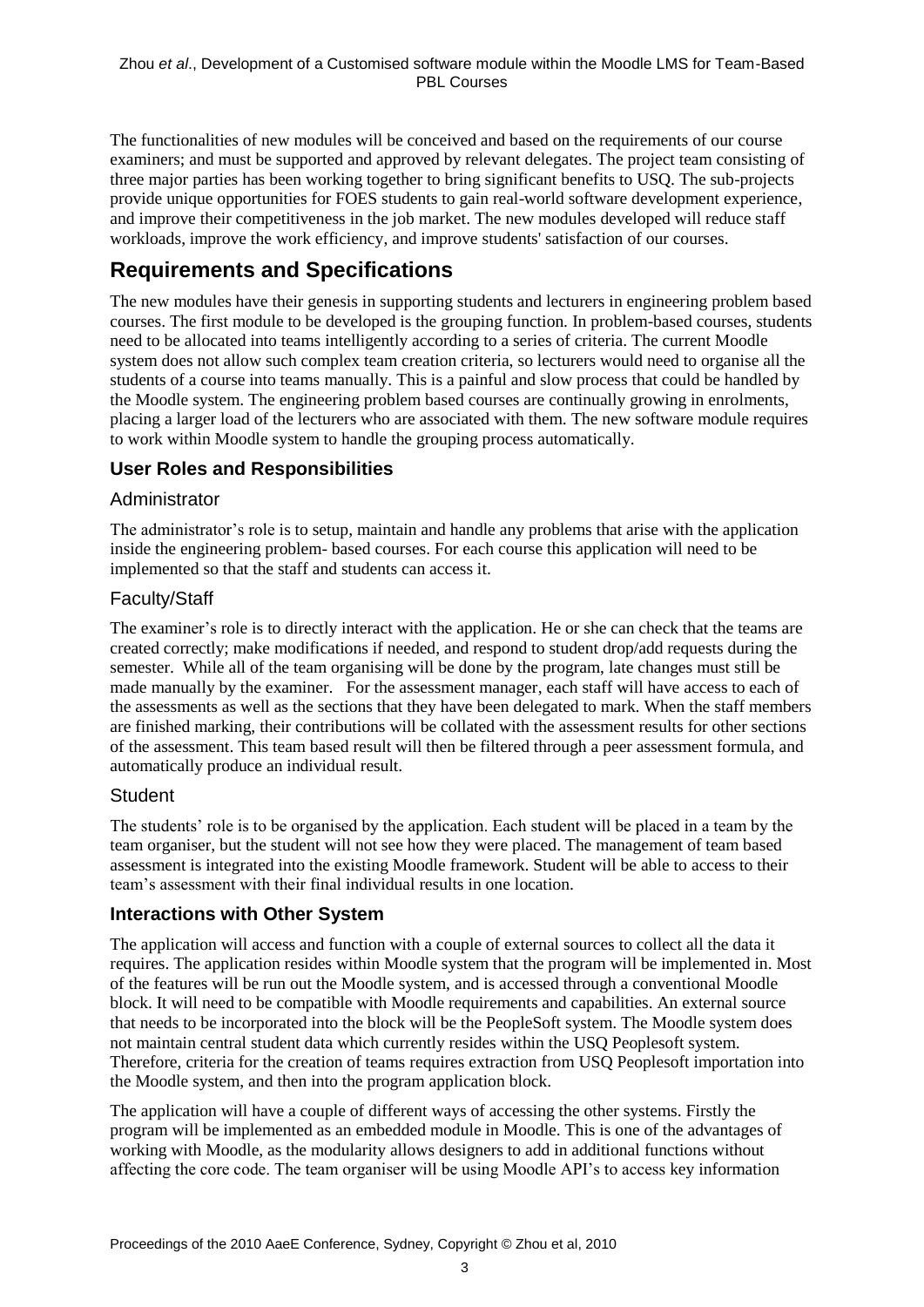from PeopleSoft such as gender and a student. The assessments will most likely be in Adobe PDF or Microsoft word format and the staff will need to mark them. Alternatively, the marks and student responses might be in a using an Excel file.

# **Software Design Process**

This section outlines the team organiser in Moodle is implemented. Moodle provides two main options for to importing code either as a block or an activity module. A Block is an object, which is located on a side pane of the course page, and includes information or links to another resource. An example of a block is a clock, calendar, progress bar or simple html (refer to the block tutorial and Unit 7 of the Introduction to Moodle Programming course). These are all found in the block folder. In contrast, an interactive activity is a task, with which course members can interact. Examples of an activity are an assignment, forum, quiz or wiki. Activities are found in the /mod folder.

# **Architecture Design**

The team organiser program could be implemented as either a module or a block. As a block the process would be as shown in Figure 1. As observed in Figure 1, this block process is very linear and simple to implement.

The examiner would have access to this block in the problem-based course and would click on the link for the form. On the form the examiner would enter the required criteria and would click submit. When the submit button is pressed the students are sorted into teams and the teams are inserted into Moodle"s groups. This process will only need to be run once for a semester. However this design is very limited as if there are significant changes in data. The changes could be new criteria, multiple students joining/leaving a course to influence group size, then this process will need to be re-run, reorganising students possibly to a different team they were in or solved manually by the lecturers as the physically change the groups.



Figure 1. Block Implementation Process

The activity version of the team organiser is illustrated in Figure 2. The back end of the program handles all the computation for the module. The examiner will be able to access and modify all teams. Student will see what team they are in and the team members.



Figure 2. Illustration of Team Organiser in term of Activity

The activity block provides more functionality for the course examiner/administrator but is a more challenging task to program and implement. The Moodle administrator would insert this activity into the introduction area of the course Study Desk. The staff view shows the students and the teams that they are in, as well as a link to a form to create the teams in the back end. Students will only see their team and its team members. . This will allow students to be able to know which team they are in, and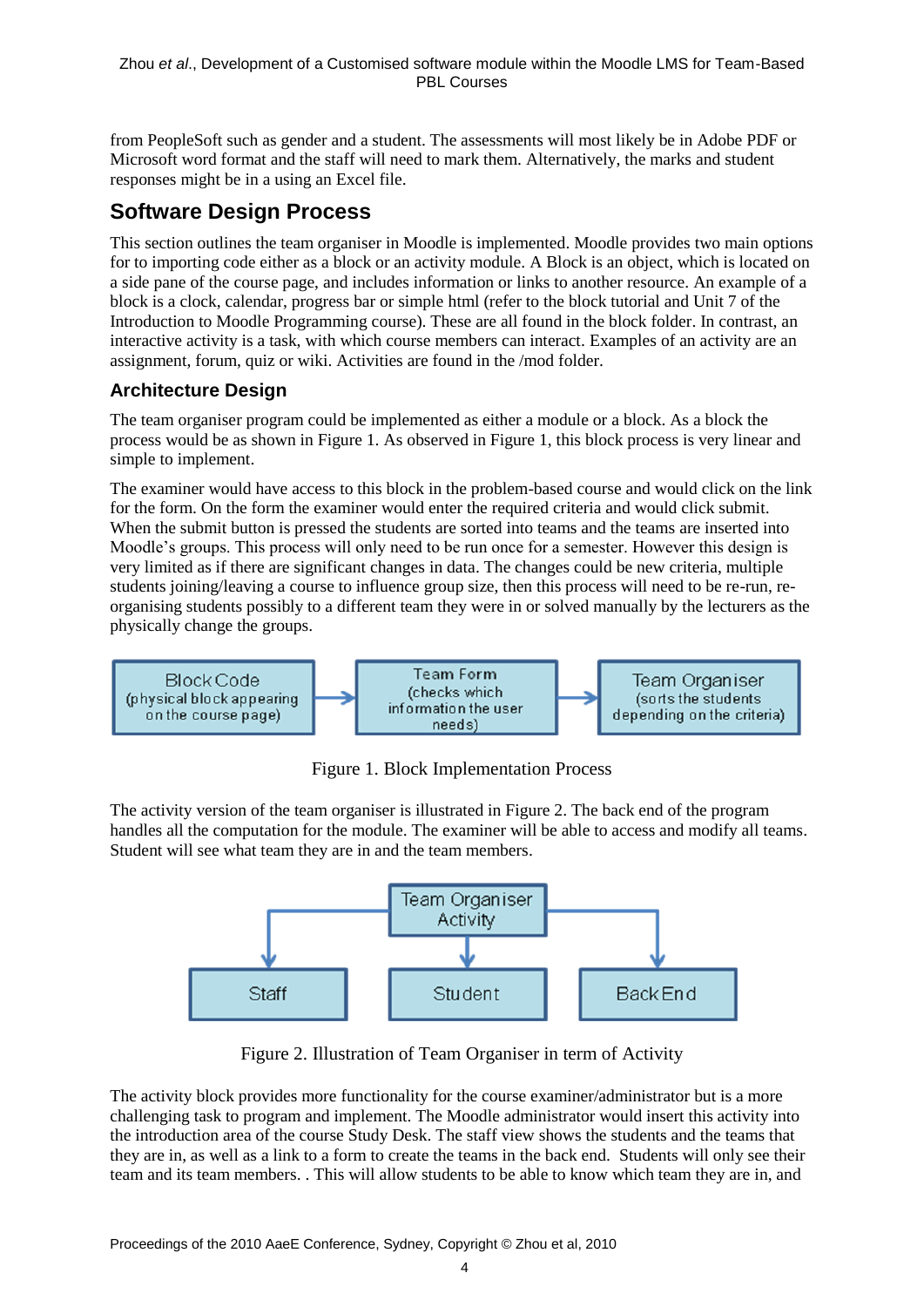whom they are with, so that they can start building initial contacts through the forums, etc. All this extra functionality it possible but might not be needed by the project.

Both of these solutions are valid approaches. The block module technique is simple and effective and meets the project requirements. The activity module technique involves greater programming effort due to additional tasks that are not technically covered (yet) by present project requirements. It is desirable to expand these specifications to cater for different selection criteria in other USQ Faculties who may decide to vary the gender variable in response to a larger female student population.

# **Component Design**

Components for the block implementation include:

- 1. Block code
- 2. Form Code
- 3. Organiser code
	- a. Code to take information from form
	- b. Code to build teams from criteria
	- c. Code to set up teams into teams

Components for the block implementations include:

- 1. Activity code
	- a. Staff side
	- b. Student Side
- 2. Form Code
- 3. Organiser code
	- a. Code to take information from form
	- b. Code to build teams from criteria
	- c. Code to set up teams into teams

### **Grouping Algorithm**

The process to create the groups will involve several stages to cover the different criteria. Criterion for grouping specified team size and the class list of the students are forwarded to the algorithm. The class list is randomised, so that when the groups are recreated on another occasion, the teams will be formed with different people. Students are initially divided into different sections depending on their study mode. For each study mode section the teams are next sorted with the other criteria. According to the gender criteria, females are partnered with one another, two to a team. This is implemented by finding out how many female pairs exist, and placing the pairs into discrete groups.

The next highest level criterion is that of degree program. Students from different degree programs are grouped. To implement this, the program with the lowest non-zero amount of students is identified. The students in this program are then evenly distributed into the groups. The groups require checking to confirm that they have a consistent distribution of students of a program type. This technique is done for the entire degree program except the most populated degree type.

The final criterion in the form of the student's major is used to complete the groups of eight students; resulting a group that has different disciplines. The discipline with the lowest non-zero amount of students is identified. The students in this major are evenly distributed into the groups. A final check of all the groups needs to be undertaken to ensure that there is a consistent number of students from the different majors. The criteria insertion procedure is outlined below:

- 1. Sort students into STUDY MODE
- 2. Find FEMALE students and put them in group them in 2"s
- 3. Place FEMALE students into groups
- 4. Order students by DEGREE PROGRAM
- 5. Find lowest student count DEGREE PROGRAM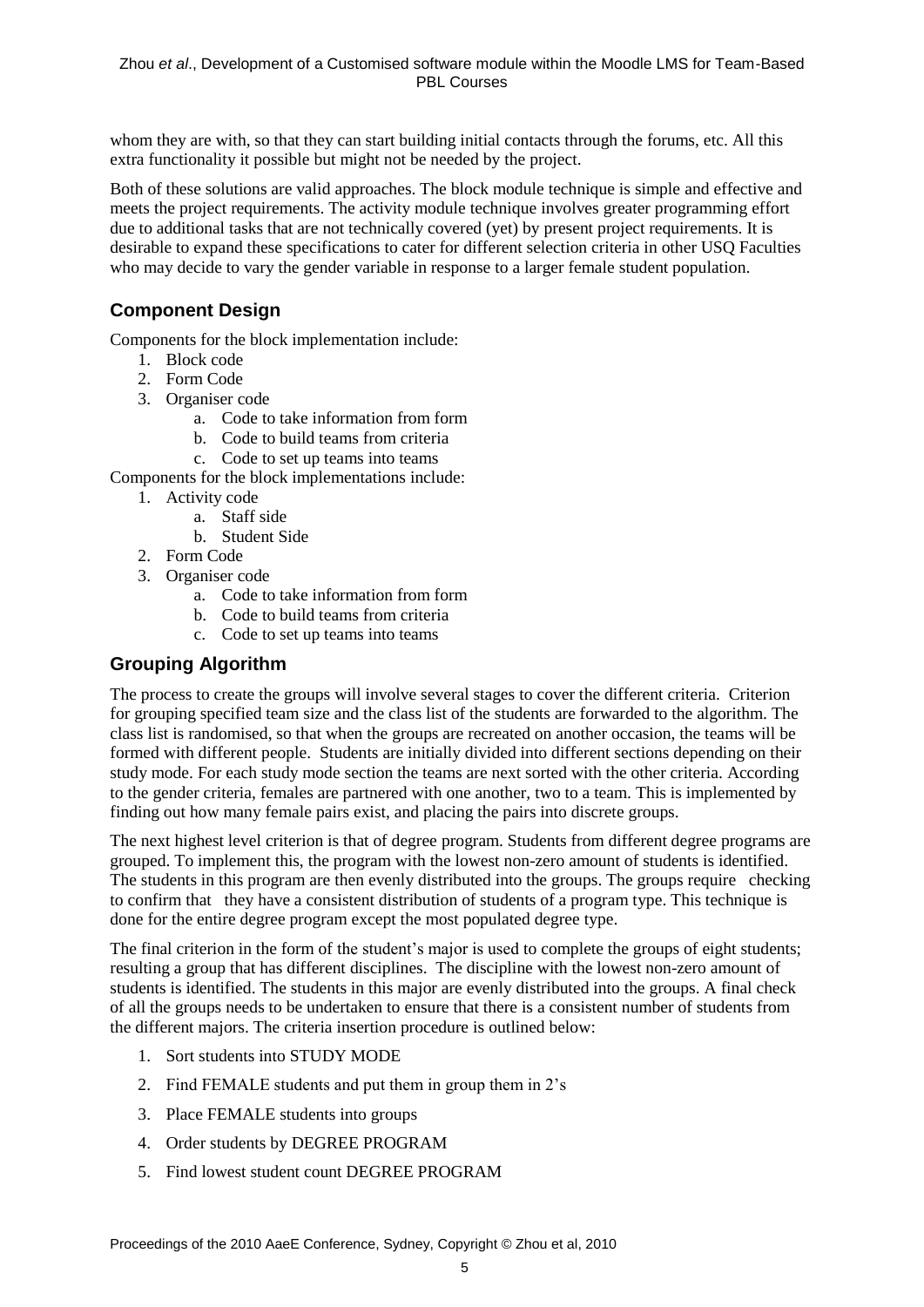- 6. Insert students into group
- 7. Repeat (5/6) for all by highest count DEGREE PROGRAM
- 8. Order students by MAJOR
- 9. Find lowest student count MAJOR
- 10. Insert students into group
- 11. Repeat (5/6) for all by highest count MAJOR
- 12. Fill groups in with remaining students

## **Outcomes and User Interfaces**

The software has been developed and under trail. The new module will be trialled in *ENG2102 Problem Solving nd Analysis* at FoES in Semester 2 this year. It is envisaged that the new block "TEAM ORGANISER" will be saving at least 25-35hrs of manual team allocation, and less likelihood of any error in allocation process. The assessment manager is currently at the detailed design stage and will be soon under development. Below are some of the interfaces of the team allocation block for Moodle.

| VOUTESLE ENVITTLE AVIV OF                                                                                                                                                                                                                                    |             |                                                                                                                                                                 | (?)   Switch role to | <b>Turn editing on</b><br><b>IN</b>                                       |  |
|--------------------------------------------------------------------------------------------------------------------------------------------------------------------------------------------------------------------------------------------------------------|-------------|-----------------------------------------------------------------------------------------------------------------------------------------------------------------|----------------------|---------------------------------------------------------------------------|--|
| People                                                                                                                                                                                                                                                       | E           | Weekly outline                                                                                                                                                  |                      | People                                                                    |  |
| Participants                                                                                                                                                                                                                                                 |             |                                                                                                                                                                 |                      | Participants                                                              |  |
| <b>Activities</b>                                                                                                                                                                                                                                            | $\boxed{-}$ | Wews forum<br>图 Objectives of Course                                                                                                                            |                      | <b>Team Organiser</b><br>F                                                |  |
| <b>&amp; Assignments</b><br>Forums<br>Lightbox Galleries<br>Quizzes<br>El Resources                                                                                                                                                                          |             | 2 March - 8 March<br>Notes from week 1                                                                                                                          | $\Box$               | <b>Create teams</b><br><b>Upcoming Events</b><br>E<br>Assignment 3        |  |
| <b>Search Forums</b>                                                                                                                                                                                                                                         | $\Box$      | 9 March - 15 March<br>Assignment 1                                                                                                                              | $\Box$               | Tomorrow<br>Go to calendar                                                |  |
| Go<br>Advanced search                                                                                                                                                                                                                                        |             | 16 March - 22 March<br>Notes for week 3, remember to get the programming started today                                                                          | □                    | New Event<br><b>Recent Activity</b>                                       |  |
| <b>Administration</b>                                                                                                                                                                                                                                        | $\Box$      | 23 March - 29 March                                                                                                                                             | $\Box$               | Activity since Saturday, 29                                               |  |
| ₹ Turn editing on<br><b>B</b> Settings<br><b>S</b> & Assign roles<br>Grades<br><b>in</b> Groups<br>Backup<br>Restore<br>import<br>$\rightarrow$ Reset<br>$\sim$ Reports<br><b>In I</b> Questions<br>G Files<br>Unenrol me from<br>ENG1111 2010 S1<br>Profile |             | 30 March - 5 April<br>$\Box$ Quiz 1                                                                                                                             | $\Box$               | May 2010, 04:30 PM<br>Full report of recent activity.<br>[[my_menu]]<br>E |  |
|                                                                                                                                                                                                                                                              |             | 6 April - 12 April<br>On mid semester break there will be no lectures held. However you can still contact me via email or oncampus.                             | $\Box$               | Menu Option 1<br>Menu Option 2<br>Menu Option 3<br>Footer here            |  |
|                                                                                                                                                                                                                                                              |             | 13 April - 19 April<br>On mid semester break there will be no lectures held. However you can still contact me via email or oncampus.<br>What I got up to on MSB | $\Box$               |                                                                           |  |
| <b>Course categories</b>                                                                                                                                                                                                                                     | $\Box$      | 20 April - 26 April                                                                                                                                             | $\Box$               |                                                                           |  |
| 향 Team Based Courses<br>향 Miscellaneous<br>All courses                                                                                                                                                                                                       |             | 27 April - 3 May<br><b>&amp; Assignment 2</b>                                                                                                                   | $\Box$               |                                                                           |  |
|                                                                                                                                                                                                                                                              |             | 4 May - 10 May                                                                                                                                                  | $\Box$               |                                                                           |  |
|                                                                                                                                                                                                                                                              |             | 11 May - 17 May                                                                                                                                                 | □                    |                                                                           |  |
|                                                                                                                                                                                                                                                              |             | 18 May - 24 May                                                                                                                                                 | $\Box$               |                                                                           |  |

**Figure 3. TEAM ORGANISER block within the existing USQ Studydesk**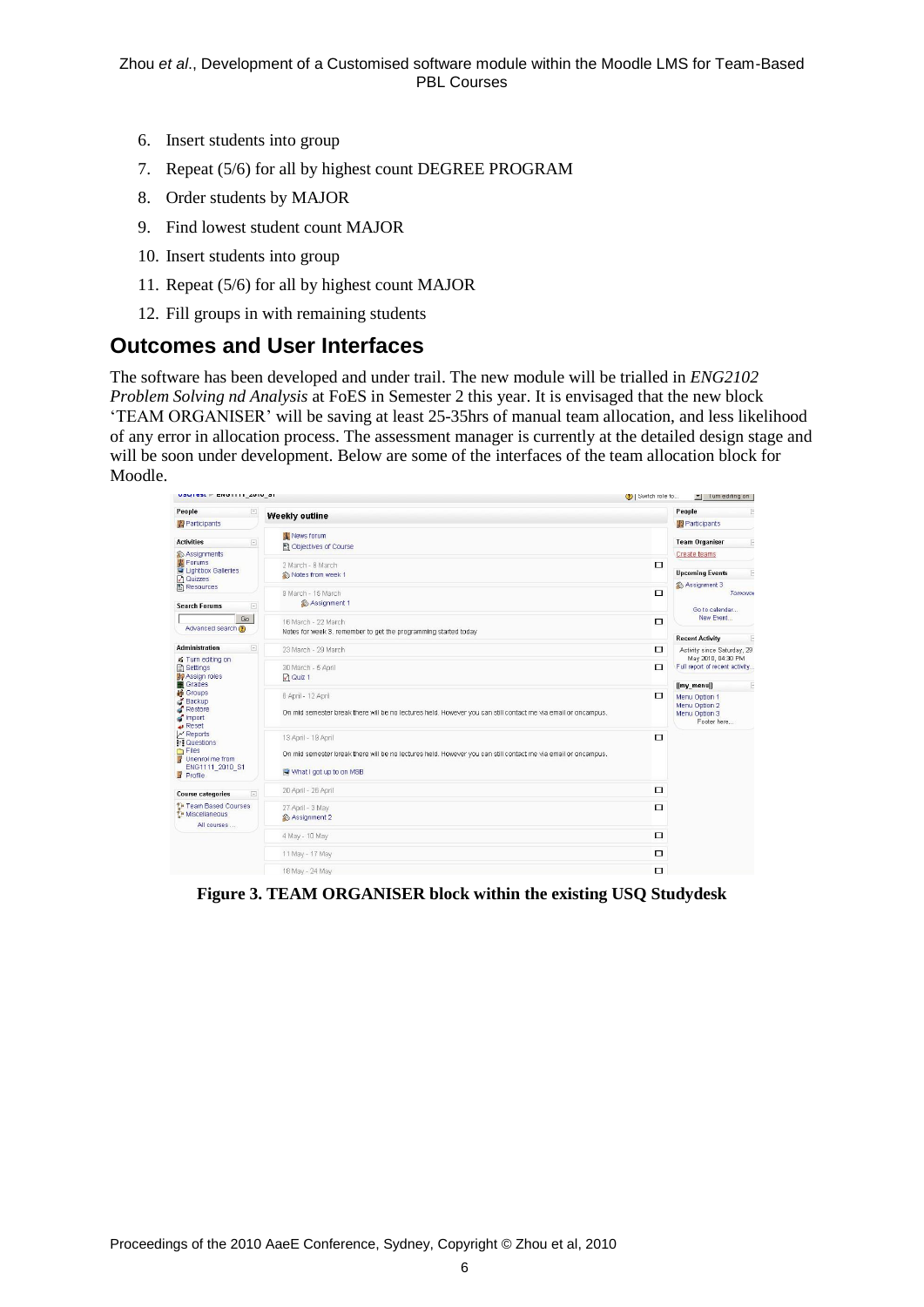#### Zhou *et al*., Development of a Customised software module within the Moodle LMS for Team-Based PBL Courses

|                                    |                                    | <b>Team Organiser</b>                                                                                                             |
|------------------------------------|------------------------------------|-----------------------------------------------------------------------------------------------------------------------------------|
|                                    |                                    |                                                                                                                                   |
|                                    | Auto-create groups                 |                                                                                                                                   |
|                                    | Select members from role Student * |                                                                                                                                   |
|                                    |                                    | Specify Members per group                                                                                                         |
|                                    | Group/member count* 8              |                                                                                                                                   |
|                                    | Prevent last small group M         |                                                                                                                                   |
|                                    | Allocate members by:               |                                                                                                                                   |
|                                    | Gender $\odot$ $\triangledown$     |                                                                                                                                   |
|                                    | Degree Program ? M                 |                                                                                                                                   |
|                                    | Major $\odot$ $\triangledown$      |                                                                                                                                   |
|                                    | Study Mode ? 区                     |                                                                                                                                   |
|                                    | Naming scheme* (?)                 | Team #                                                                                                                            |
|                                    |                                    | Remove Students<br>Export Students<br>Submit Cancel<br>Add Students<br>Preview<br>There are required fields in this form marked*. |
|                                    |                                    | <b>Remove Students</b>                                                                                                            |
| Students details have been removed |                                    |                                                                                                                                   |
|                                    |                                    |                                                                                                                                   |

ENG1111\_2010\_S1

#### **Figure 4. The new block and its grouping algorithm**

|             | Degree Program @                                                                                                                                                                                                                                                                                                                                                                                                                                                                                                                             | $\overline{\mathbf{v}}$                                                                                                                                                                                                                                                                                                                                                                                                                                                 |                  |
|-------------|----------------------------------------------------------------------------------------------------------------------------------------------------------------------------------------------------------------------------------------------------------------------------------------------------------------------------------------------------------------------------------------------------------------------------------------------------------------------------------------------------------------------------------------------|-------------------------------------------------------------------------------------------------------------------------------------------------------------------------------------------------------------------------------------------------------------------------------------------------------------------------------------------------------------------------------------------------------------------------------------------------------------------------|------------------|
|             | Major $\odot$                                                                                                                                                                                                                                                                                                                                                                                                                                                                                                                                | ⊽                                                                                                                                                                                                                                                                                                                                                                                                                                                                       |                  |
|             | Study Mode @                                                                                                                                                                                                                                                                                                                                                                                                                                                                                                                                 | R                                                                                                                                                                                                                                                                                                                                                                                                                                                                       |                  |
|             | Naming scheme* n                                                                                                                                                                                                                                                                                                                                                                                                                                                                                                                             | Team#                                                                                                                                                                                                                                                                                                                                                                                                                                                                   |                  |
|             |                                                                                                                                                                                                                                                                                                                                                                                                                                                                                                                                              | Remove Students<br>Preview<br>Export Students<br>Submit<br>Add Students<br>Cancel<br>There are required fields in this form marked*                                                                                                                                                                                                                                                                                                                                     |                  |
|             |                                                                                                                                                                                                                                                                                                                                                                                                                                                                                                                                              | Groups preview                                                                                                                                                                                                                                                                                                                                                                                                                                                          |                  |
| Groups (35) | <b>Group members</b>                                                                                                                                                                                                                                                                                                                                                                                                                                                                                                                         |                                                                                                                                                                                                                                                                                                                                                                                                                                                                         | User count (281) |
| Ext Team 1  | Jenny Hindmarsh (gender, F, ADNG, CivilEng, 0050044129), Kim Edwards (gender, F, ADSS, GeolnfSys, 0050084509),<br>Steven Curtis (Degree, M. BETC, ElecElectEng, 0050073503), Matthew Jeffery (Degree, M. ADSS, Surveying, 0050104329),<br>Michael Evert (Degree, M, BENG, CivilEng, 0050094265), Thomas Hackett (major, M, ADNG, PowerEng, 0050100217),<br>William Vankuyk (major, M, ADNG, MechEng, 0050085453), Nicholas Geraghty (Leftovers, M, ADNG, CivilEng,<br>0050053947), Dvlan Champion (Leftovers, M. ADNG, CivilEng, 0050093232) |                                                                                                                                                                                                                                                                                                                                                                                                                                                                         | 9                |
| Ext Team 2  |                                                                                                                                                                                                                                                                                                                                                                                                                                                                                                                                              | Rebecca Agius (gender, F, ADNG, PowerEng, 0050093771), Melissa Smith (gender, F, ADNG, ElecElectEng, 0011222127),<br>Michael Shaw (Degree, M, BETC, MechEng, 0050101822), Dane Craze (Degree, M, ADSS, Surveying, 0050056937), Jason<br>Keller (Degree, M, BENG, MechEng, 0050093222), Philip Harvey-Sutton (major, M, ADNG, ElecElectEng, 0050085883),<br>Jason Mihatsch (major, M, ADNG, MechEng, 0050093820), Luke Klemen (Leftovers, M, ADNG, CivilEng, 0050092937) | 8                |
| Ext Team 3  |                                                                                                                                                                                                                                                                                                                                                                                                                                                                                                                                              | Jessica Parke (gender, F. ADNG, MechEng, 0050099578), Kellee McGilvray (gender, F. ADNG, CivilEng, 0050084397),<br>Patrick Bostock (Degree, M, BETC, CivilEng, 0050086806), Greg Lee (Degree, M, ADSS, Surveying, 0050087980),<br>Brendan Coleman (Degree, M, BENG, MechEng, 0050105068), Phillip Sawyer (major, M, ADNG, ElecElectEng,                                                                                                                                 | 8                |

**Figure 5. A preview of the groups to be allocated with students prior to allocation** 

| Opening studentstable.csv              |                                                                |        |
|----------------------------------------|----------------------------------------------------------------|--------|
| You have chosen to open                |                                                                |        |
| studentstable.csv                      |                                                                |        |
| from: http://localhost                 | which is a: Microsoft Office Excel Comma Separated Values File |        |
| What should Firefox do with this file? |                                                                |        |
| • Open with                            | Microsoft Office Excel (default)                               |        |
| C Save File                            |                                                                |        |
|                                        | Do this automatically for files like this from now on.         |        |
|                                        |                                                                |        |
|                                        |                                                                |        |
|                                        | OK                                                             | Cancel |

**Figure 5. An export option for the student allocation into groups is available**

#### **Conclusion**

Intelligent team organisation functionalities in Moodle online learning management system are critical for PBL courses at USQ. In this paper we have reported the development of a new customised module (team organiser block) for Moodle as an example. The ongoing project has achieved our basic goals.